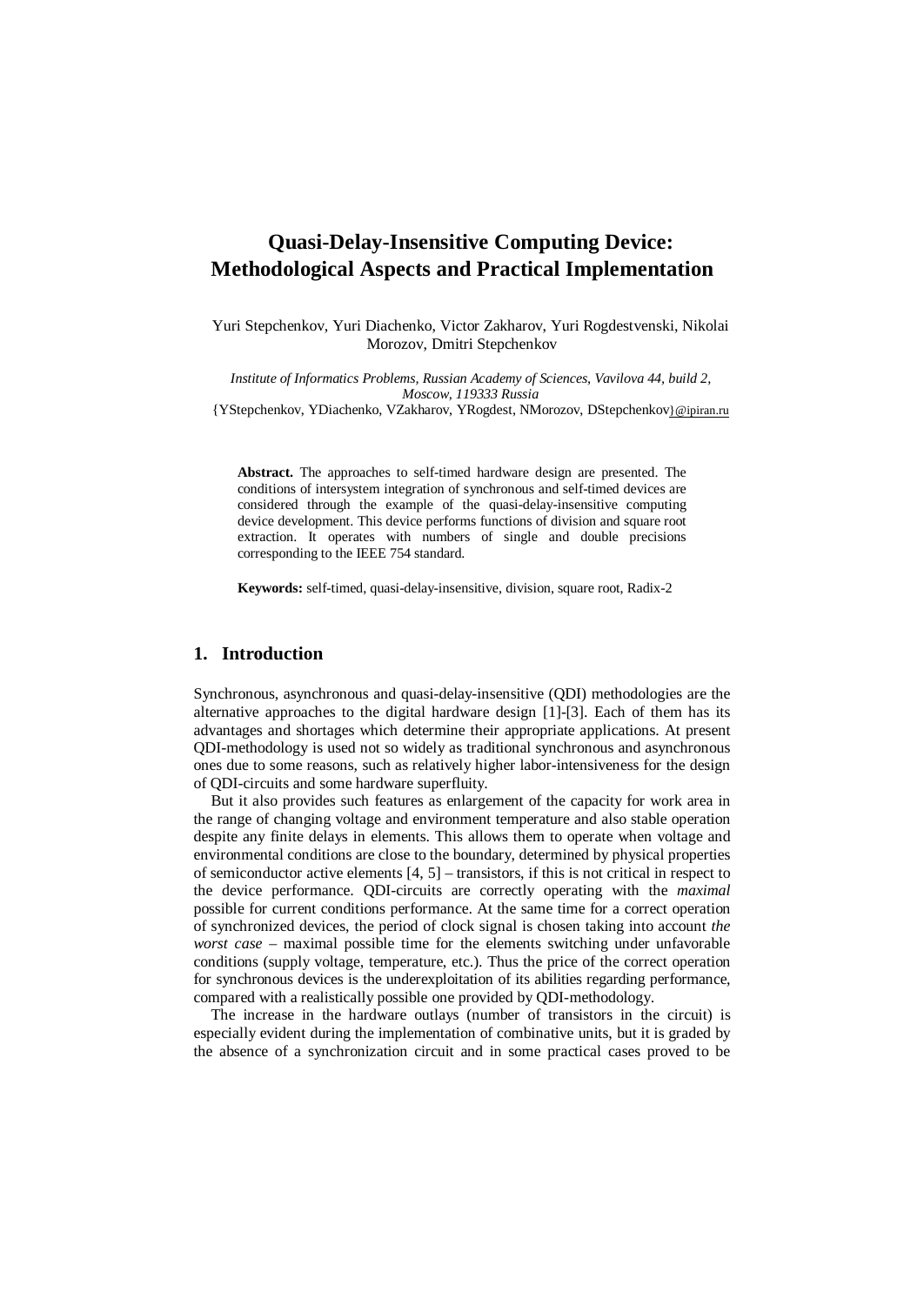insignificant (for example, during implementation of sequential devices) [4]. Besides the obtained enlargement of the capacity for work area (at first in voltage) compensates the circuit complication in devices designated for work with a restricted power supply.

Modern problems of VLSI-systems design can be more efficiently solved by moving to the synchronous-self-timed style. This style combines the advantages of all three methodologies of digital hardware design.

This paper presents the results of the development of a QDI-device which performs functions of division and square root extraction. It operates with numbers of single and double precision corresponding to the IEEE 754 standard [6]. The calculations are implemented with respect to the standard but with some simplifications:

• only normalized operands arrive to the input of the computing device;

• the result is also a normalized number;

 in case the result cannot be represented as a normalized number, an exceptional situation takes place.

According to the IEEE 754 standard operands are represented as floating point numbers and consist of sign bit, exponent area and mantissa area. The main complexity consists in calculation of the result's mantissa. Later, with the calculation result, we will average its mantissa calculation.

At present, many algorithms for calculating the results of division and square root extractions are known [7]-[13]. But not all of them are suitable for efficient usage of QDI-schematics. The proposed computing device provides optimal balance of performance and hardware expenditures with saving all advantages of QDI-circuits.

# **2. Methodological Aspects**

The feature of QDI-circuits – request-acknowledge interaction between blocks, adjacent in the line of information processing – makes multi-stage implementation of any computational algorithm the most efficient, when the control is transferred from the previous stage to the next one asynchronously, according to the real performance of each stage. The most efficient advantages of QDI-devices are that they show their worth in case of pipeline implementation, and the number of stages in the pipeline should be no less than three. This is determined by the order of QDI-devices operation [3]:

the presence of two phases in each QDI-device: working (active) and spacer (pause);

 the usage of request-acknowledge interactions between adjacent devices in the data processing pipeline.

The first condition is necessary for the successful implementation of absolute control on the termination of transition processes in each device – stage of pipeline. The second condition provides the strict sequence of switches for the adjacent pipeline stages, guarantees trustworthiness of data for the input of each stage at any moment and QDI-circuit workability with any finite delays of the elements included in the circuit.

According to the principles of self-timing, a QDI-device cannot start switching to the next phase until the previous device reaches a similar phase, and until the next device reaches the opposite phase of operation. The more stages in the pipeline, the less total unproductive time spent when each device in the joint system is waiting for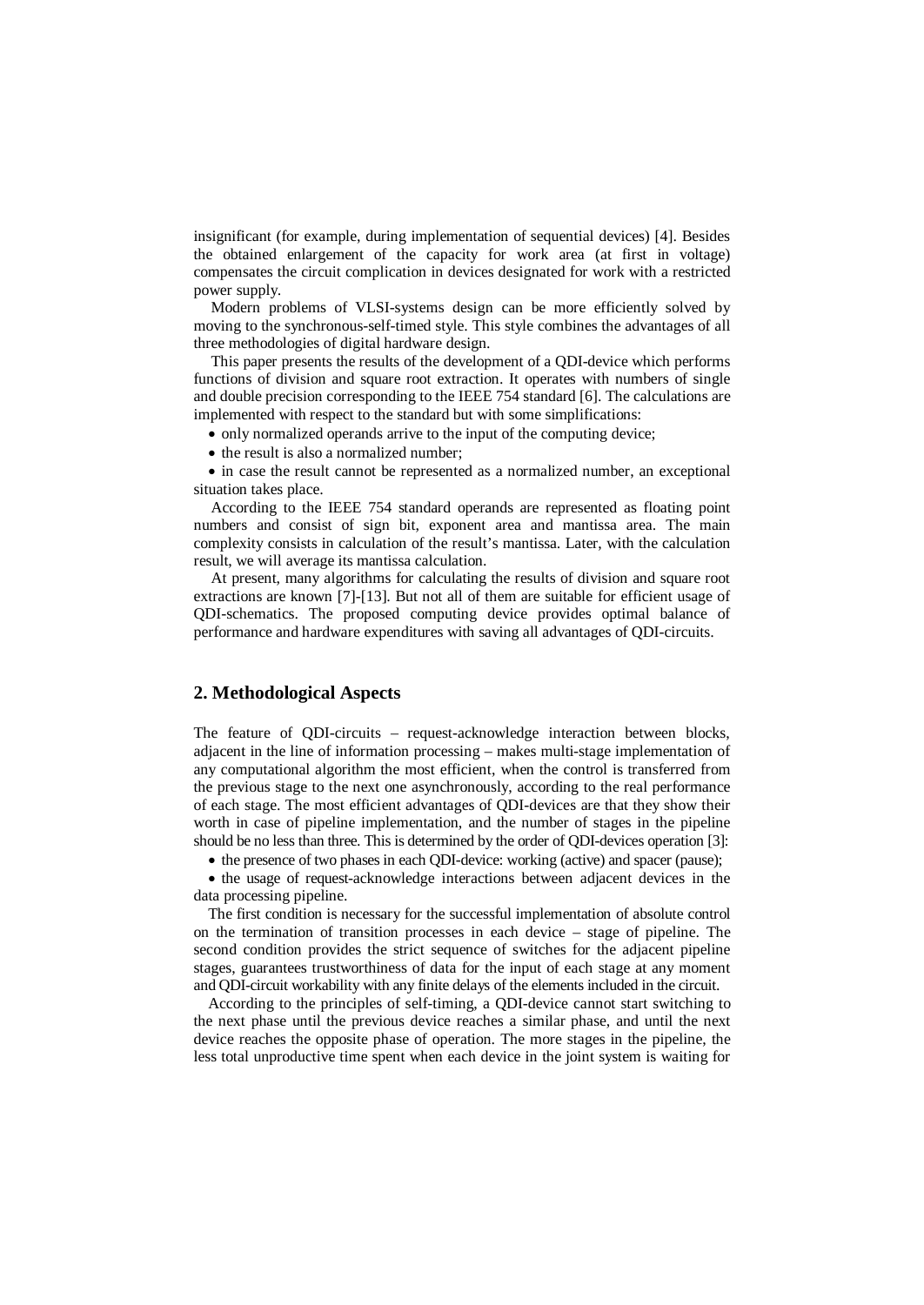permission from the adjacent devices to move to the next phase of work. Practically such interaction is implemented by means of hysteretic triggers [3] or C-elements, inputs for them are indication outputs of the previous and next devices, which prove the termination of a corresponding device transition into the next phase of operation.

Taking into account features of pipeline stages operation and QDI-basis for their implementation it is possible to use input control signals as inputs of indicators. Fig.1 illustrates the scheme of interaction of three adjacent stages in QDI-pipeline of the described computing device. The connecting element is C-element. Enable input (*E*), providing change of operating phases of QDI-device in the i-th stage, is forming by C-element basing on indicative output  $(I)$  of the next  $(i+1)$ -st stage and control signal from the previous stage. Indicative output *I* proves the termination of the stage switch to the corresponding operating phase. As the result the strict sequence of adjacent stages switches is provided. In this point the proposed solution differs from similar implementations [12]-[13], where the control signal of the i-th stage (*Reset*) is formed only basing on information about termination of switch to the current operation phase from the next stage. In case of some definite delays of the circuit elements in the different stages such discipline can lead to the wrong operation of the device, for example in the following hypothetic situation: i-th stage terminated switch to the working phase, formed data signals for the  $(i+1)$ -st stage and signal *Reset<sub>i</sub>* for  $(i-1)$ -st stage, which quickly switches to the spacer phase and then to the working phase, renewing data signals at the inputs of i-th stage. If to that time  $(i+1)$ -st stage will not be able to form control signal  $\text{Reset}_{i+1}$ , for the i-th stage, then the data at the output of the i-th stage will be changed, and that can result in the calculation error on  $(i+1)$ -st stage. The proposed implementation is free from such shortcoming.



**Fig. 1.** Arrangement of request-acknowledge interaction between stages of computing device

The number of stages in the pipeline implementation of the algorithm can be arbitrary but it is restricted by the requirements to the overall size of topological implementation and power consumption. Theoretical analysis shows [12] that the optimal (in respect to performance) number of stages in such an algorithm are equal to 4 or 5. In such case, the pipeline becomes balanced in the best way.

In QDI-circuits it is necessary to indicate the termination of each element switch to catch timely the appearance of a fault in the circuit and stop calculations. But practical implementation of the full-scale indication leads to the big overheads – up to 50% of the circuit own complexity. That is why in practice it is usually used the principle "of the expected delays relation for the elements fabricated in one chip".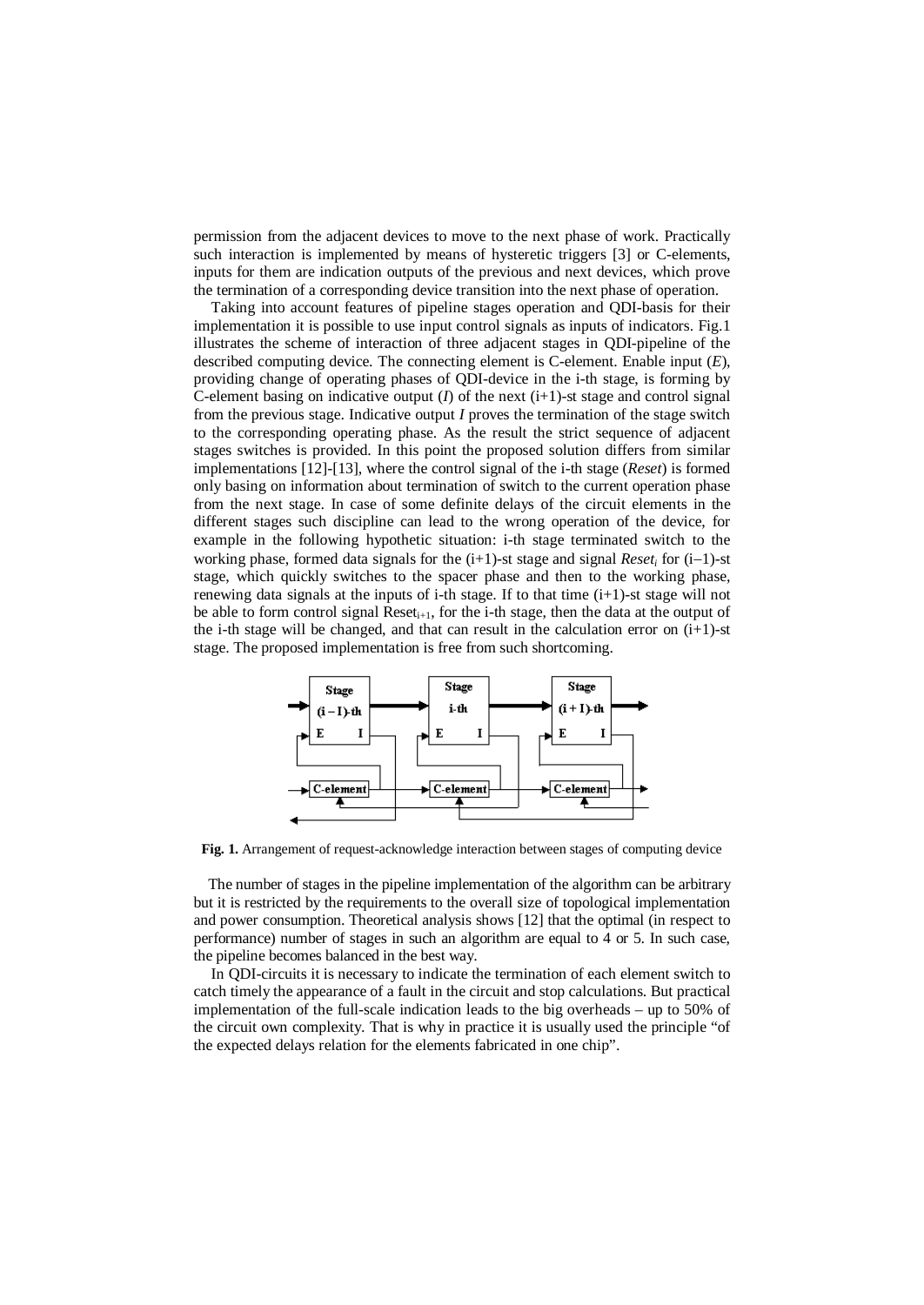Such approach allows to reduce essentially the expenditures on the circuit indication and accelerate its operation. In the most practical cases not expected on the operation in extreme conditions such approach is sufficient to provide fault-tolerant circuit operation in the wide range of work conditions. And only one requirement remains unchanged – implementation of request-acknowledge interaction between adjacent blocks.

The most fast-acting algorithms of division and square root extraction are based on the usage of multiplication (for example, the Newton-Raphson method [8]) or on table methods [7]. But they require implementation of a multiplier in hardware or rather big volumes of ROM, which in the implementation of QDI-circuitry leads to considerable hardware expenditures.

This is why we chose an irretrievable algorithm of division SRT Radix-2 [12, 13] as the basic one. It allows combining functions of division and square root extraction in one unit with minimal additional expenditures. It is important in the implementation of digital devices with QDI-basis.

The property of self-timing is brought to the algorithm by the paraphase discipline of all data signals coding, indicating moments of termination of all transition processes and the arrangement of the request-acknowledge interaction between adjacent blocks in a computing device. Similar facilities have been just used in projects [12, 13]. But they did not meet the requirements of QDI-methodology; when used, their circuits of request-acknowledge interaction are not figured on the possibility of wide dispersion in the delays of the same type elements due to the degradation of active structure parameters or due to the local deviation of technological parameters.

#### **3. Flow chart of the computing device**

Based on the given overall dimension restrictions and requirements to the performance of the computing device we chose the four-stage pipelined variant of its implementation. A flow chart of each stage is presented in Fig. 2.



**Fig. 2.** Flow chart of one stage

The stage contains the following main blocks: • block of the result accumulation (BRA);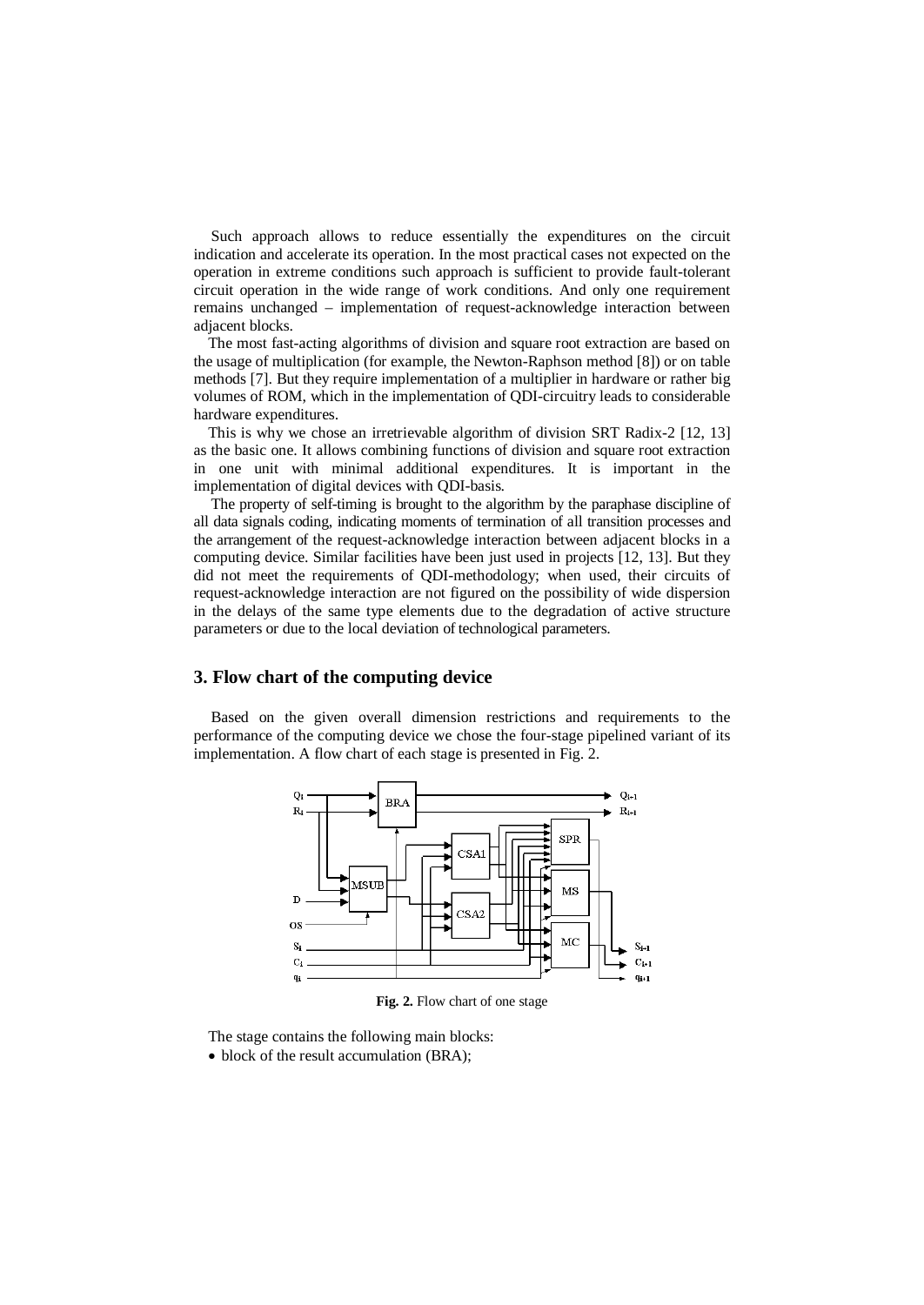- multiplexer of subtrahend in recurrent formula (MSUB);
- Carry-Saved Adders (CSA1, CSA2);
- selector of partial result (SPR);
- multiplexer of sum (MS):
- multiplexer of carrying (MC).

General flow chart of computing device is represented in Fig. 3. Besides four similar stages QDI1 – QDI4 it contains also blocks:

- input register of operands and features of operation (IR);
- input multiplexer of operands (MO);
- $\bullet$  indication circuit (IC) with control circuit (CC);
- circuit of exponents processing (CEP);
- block of mantissa post processing (PP);
- $\bullet$  output register of the result (OR).

Dimensions of operands in Fig. 3 correspond to the asynchronous variant of a computing device implementation. For QDI-variant the dimensions of the external signals remain unchanged as this computing device is designated for work with synchronous environment. The dimensions of the internal buses are increased twice due to the paraphase presentation of the data signals [3]. That allows encoding two working and one space states for each data signal. In this case spacer can be zero (00) or one (11). In our implementation of computing device only zero spacer is used for all internal paraphase signals.



**Fig.3.** Flow chart of the computing device

Blocks IR and OR are implementing an asynchronous interface with a synchronous environment. The input signal *Start* is used for the synchronization of writing to the register IR of input data: operands *OP1* and *OP2* and features of operation *OF*, after which the circuit starts to operate without any assistance. The result of the operation together with flags of exceptions are written to OR register. After termination of forming the result and writing it to the output register OR the ready flag *End* is raised. On this sign, the synchronous environment of the device detects the moment when the result and flags of the exclusive situations can be read from the OR register.

The indication circuit IC covers by its signals all blocks coordinating together with CC their operation.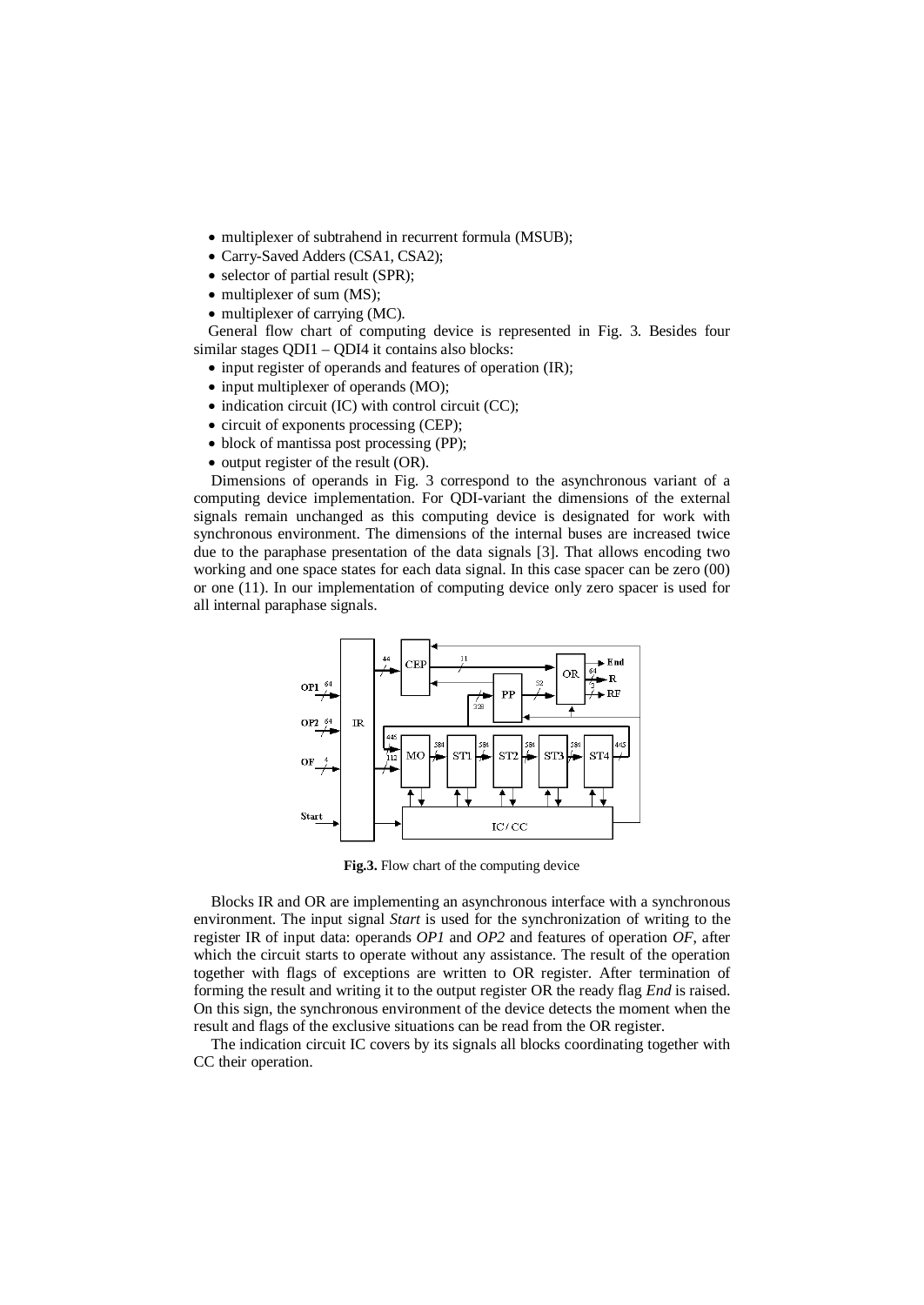#### **4. Practical implementation of computing device**

One of the problems of multi-stage calculations is the saving of intermediate result. In synchronous implementations it is traditionally solved using registers separating adjacent stages. In QDI-circuits the problem of intermediate result saving cad be solved by using elements with memory. In such case it is efficient to use for the computing device implementation the elements with dynamical logic [12]. Paraphase discipline of data signals simplifies the transition of such elements to the spacer and protects from the appearance on the output false short-time working states while switching to the working phase.

To implement the divider we used the library of standard elements of Artisan Company [14]. It was necessary to additionally design 27 pseudo-dynamic elements, which provide saving of intermediate data, forming of paraphase data signals and simplify indication of the transition processes termination while switching stage to the next operating phase. They have been implemented topologically in the style of standard library elements.

The example of pseudo-dynamic element implementing function of the multiplexor 2:1 is presented in Fig. 4. It has paraphase data inputs {*A, AB*}, {*B, BB*}, inphase select signals *EA*, *EB*, inphase control signal *E* and paraphase output  $\{Y, YB\}$ . A transition to spacer is provided by arriving control signal *Е*=0. In such case the outputs are switched to the state  $Y=YB=0$ . By using weak transistors WT0 and WT1 outputs can support spacer state for without limit long time after transition of control signal to the state *Е*=1, until working combination will arrive to the data inputs and select inputs, which switch one of the multiplexer's outputs to the state of logical 1.

Saving of the working state at the outputs is not supported but it corresponds to the zero potential at the inputs of invertors forming multiplexer's outputs and due to the parasitic capacitances can be saved for a rather long time. Besides the scheme operation is arranged in such way that input *E* switches to the working state shortly before forming working combination at another inputs.



**Fig. 4.** Schematic diagram of pseudo-dynamic multiplexer 2:1

Similarly the circuits of other pseudo-dynamic elements are constructed. The usage of control signal *E* essentially accelerates transition of such element to the spacer state. But in case of multiple-order architecture of computing device they are strongly loaded and require powerful drivers. That is why in some library elements, which do not require the alignment of the execution time of similar elements in multiple-order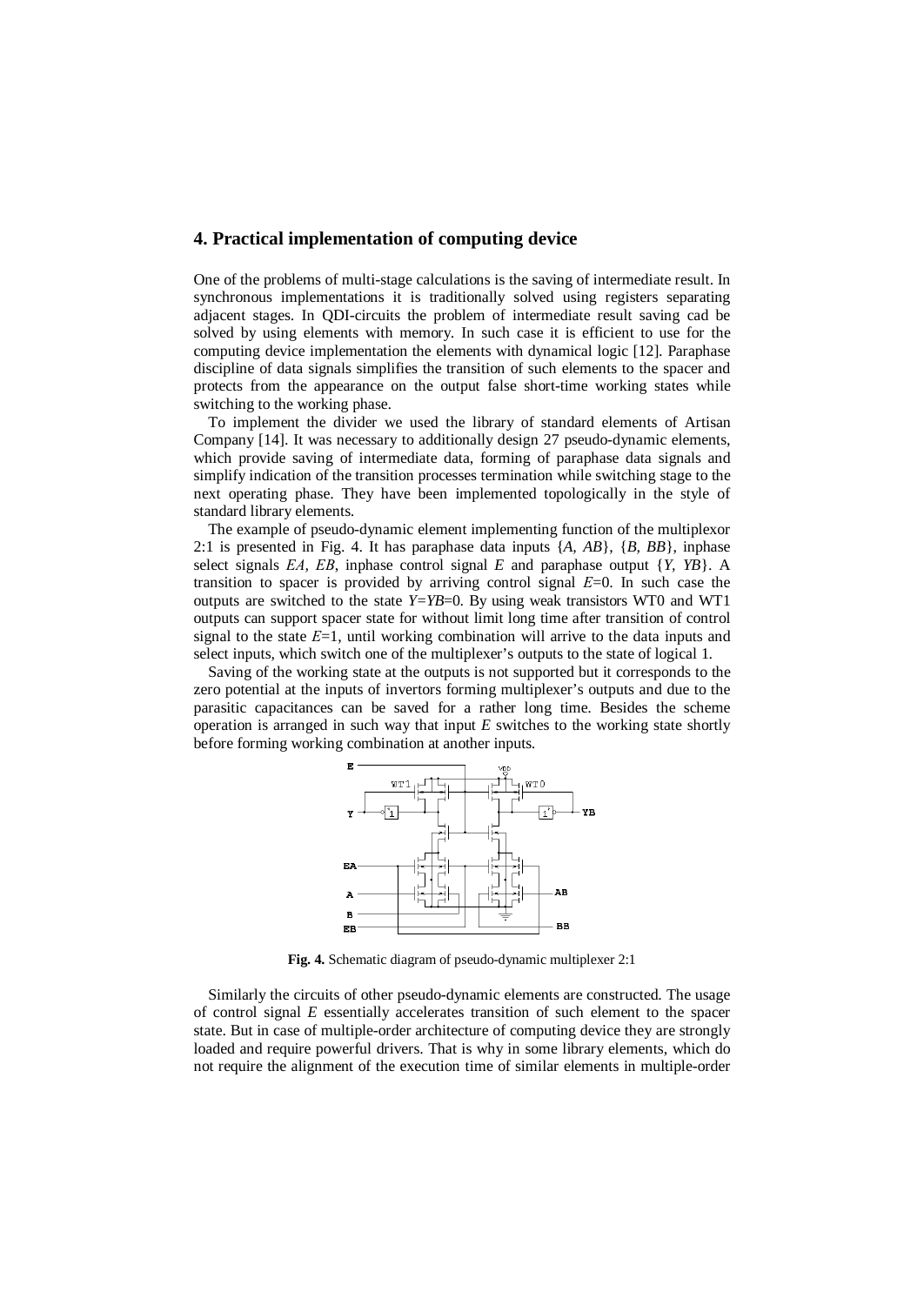architecture of a computing device, the pseudo-dynamic elements have been used, in which the transition to spacer is implemented by the combination of some input data signals. The example of such element is XOR3M (see Fig. 5).



**Fig. 5.** Schematic diagram of pseudo-dynamic element XOR3M

QDI computing device have been implemented within test chip with standard 0.18µm CMOS-technology with 6 metal layers [14]. According to the required specification, the area of the computing device should not exceed 0.36 mm 2 . In the result of thorough manual topological design in CAD CADENCE, the block of the divider is formed in a rectangle with an area of 0.33 mm 2 and a ratio of sides 1.4:1 (Fig. 6).

|            | MO              |  |
|------------|-----------------|--|
|            | ST1<br>СШ       |  |
|            | ST2             |  |
|            |                 |  |
|            | ST <sub>3</sub> |  |
|            |                 |  |
|            | ST4             |  |
|            | םם              |  |
| <b>MIN</b> |                 |  |
|            |                 |  |

**Fig. 6.** Topological implementation of computing device

In the Table we represent the averaged data at the time of execution for the operations of division and square root extraction for simulating limited random set of operands and rounding modes. Nevertheless, all complicated cases of the rounding according to the requirements of the IEEE 754 standard, found themselves in this set.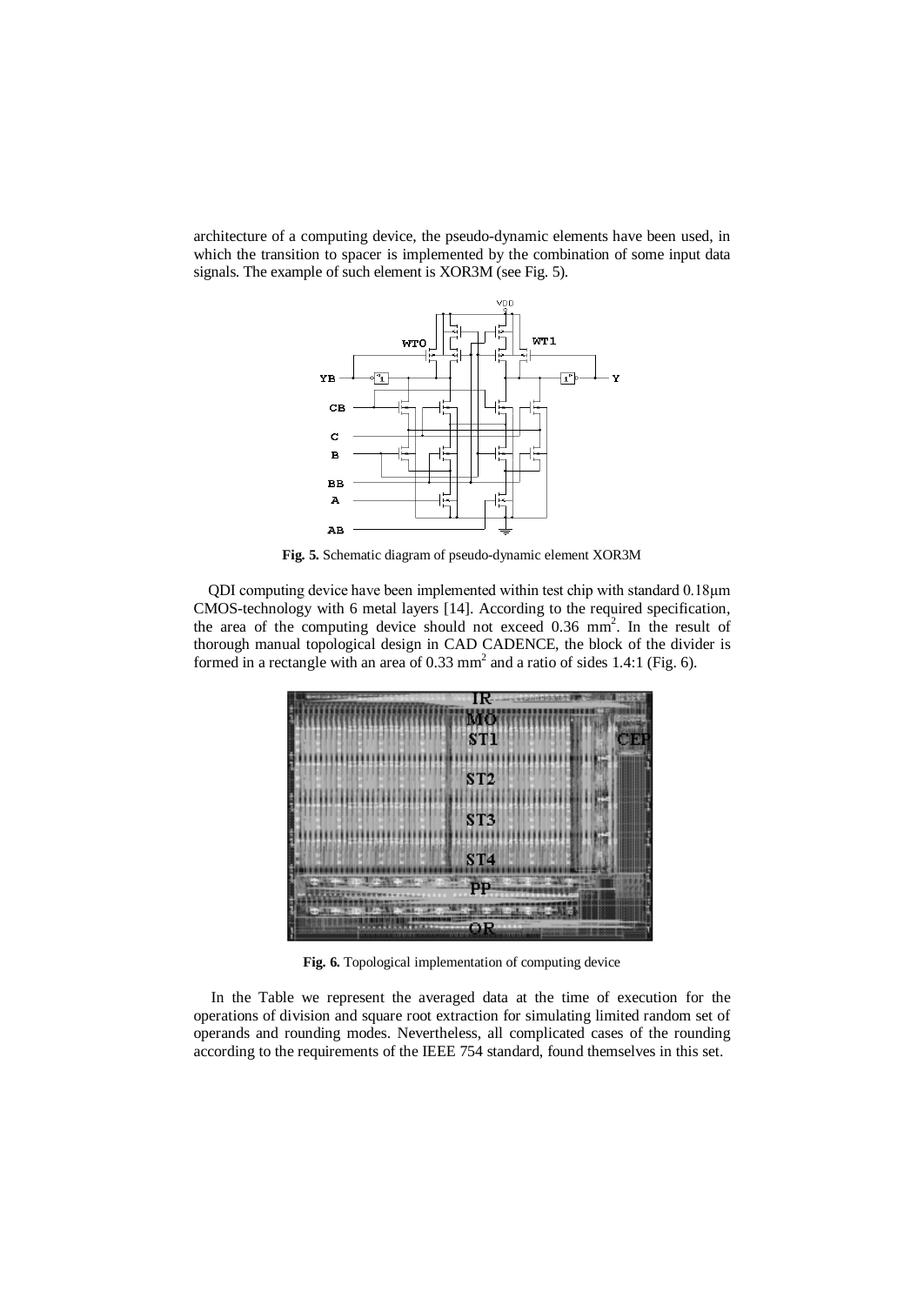| $N_2$                    | <b>Conditions of</b>                  | Division, ns                    |        | Square root, ns |        |  |
|--------------------------|---------------------------------------|---------------------------------|--------|-----------------|--------|--|
|                          | simulating, Udd, $T^{0}C$             | <b>Precision of calculation</b> |        |                 |        |  |
|                          |                                       | single                          | double | single          | double |  |
| 1                        | 1,98 V, $-60^{\circ}$ C, best         | 20.6                            | 34.7   | 22.0            | 36.9   |  |
| $\mathfrak{D}$           | 1.8 V, + $25^{\circ}$ C, typical      | 28.7                            | 46.7   | 30.4            | 49.1   |  |
| 3                        | 1.62 V, $+ 125$ <sup>0</sup> C, worst | 38.9                            | 63.9   | 40.0            | 70.3   |  |
| 4                        | $0.9 V + 125^{0} C$                   | 139                             | 219    | 125             | 199    |  |
| $\overline{\phantom{0}}$ | $0.8 V + 125^0 C$                     | 185                             | 300    | 172             | 276    |  |
| 6                        | $0.7 V_+ + 125^0 C$                   | 290                             | 480    | 265             | 422    |  |
| 7                        | $0.6 V + 125^0 C$                     | 536                             | 858    | 491             | 775    |  |
| 8                        | $0.5 V$ , + $125^0 C$                 | 1293                            | 2100   | 1209            | 1893   |  |
| 9                        | $0.4 V + 125^{\circ}C$                | 4656                            | 7682   | 4325            | 6940   |  |
| 10                       | $0.35 V + 125^{0} C$                  | 12920                           | 21705  | 9142            | 14440  |  |

**Table.** Result of simulation with Ultrasim

The data in the Table confirms that the times of execution by the computing devices of both operations practically coincide, and the typical corner and computation with double precision are about 50 ns. It can be seen from the Table that the performance of the computing device within the required specification varies in a wide range: the best and the worst execution times differ almost by two times.

The computing device, as each QDI-device, is characterized by the steady capacity for work in case of reduced voltage, for example, while falling battery voltage lower than acceptable norms (see lines  $4 - 10$  of the table).

For those applications where the decisive factor is the keeping capacity for work even owing to the essential falling of the performance, usage QDI-devices becomes of current importance. The results of the computing device measurements within test chip confirmed data obtained while simulating.

Within the test chip, three 64-bit homogeneous devices have been implemented, the described multi-stage QDI-variant and two synchronous variants. The comparative results of all three variants of computing device testing are presented in Fig. 7.



**Fig.7.** Results of different variants of computing device implementation testing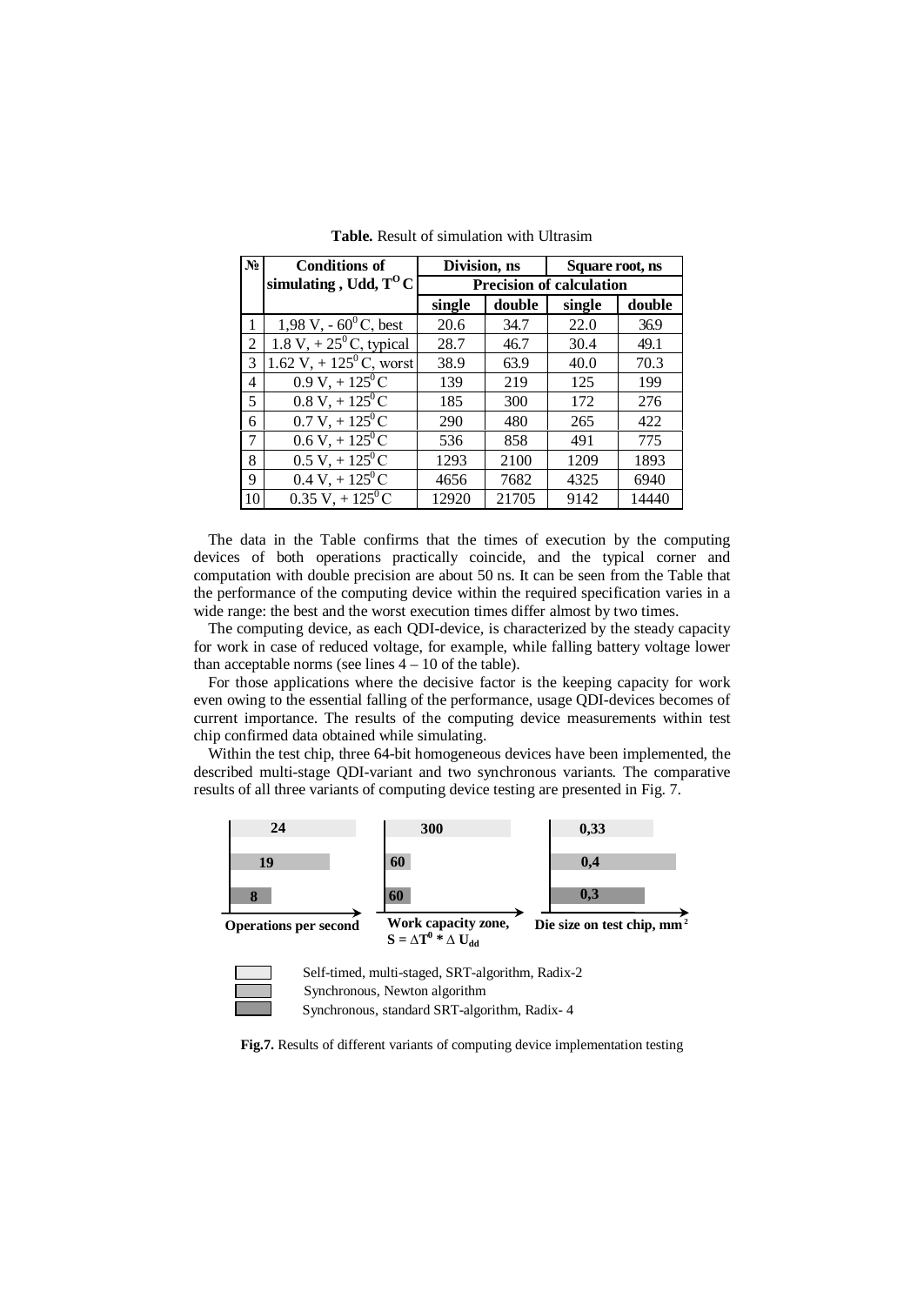Presented results regarding performance are obtained for the following conditions:

• the probability of the execution of division and square root extraction operations with single and double precision are the same;

 $\bullet$  the number of operations executed in the "best" conditions  $-25\%$ , in "typical" conditions  $-50\%$ , in "worst" conditions  $-25\%$ ;

• the set of operands is statistically significant.

At present we are developing the completely QDI-variant of a computing device. In it we obey all principles of QDI-circuits design, which provide the real independence on the elements delay in any conditions of device exploitation and all advantages of QDI-circuits in full volume.

## **5. Summary**

The development of QDI computing device for division and square root extraction is demonstrated:

● using the methodology of QDI-circuit design allows obtaining viable and efficient solutions even for a mainly combinative device such as a divider, though traditionally combinational circuits are the least "convenient" for implementation with an QDI-basis;

• the efficient solution of computing devices with ODI-circuits basis is possible only on the base of multistage – pipeline – organization of a computational path; in our case – using four stages of the same type, each of them calculates one bit of the result;

● proposed implementation provides the same performance while execution of both operations – division and square root extraction;

● complex comparative parameters: for performance and zone of capacity for work and area occupied on the chip, the presented QDI-variant of the computing device exceeds synchronous analogues.

#### **References**

- 1. Varshavsky V., "Time, Timing and Clock in Massively Parallel Computing Systems", *Proceedings of International Conference Massively Parallel Computing Systems*, April 6-9 1998, Colorado Springs, USA, Special Session 2.
- 2. P. Beerel, J. Cortadella, and A. Kondratyev, "Bridging the gap between asynchronous design and designers (Tutorial)," in *VLSI Design Conference*, (Mumbai), 2004.
- 3. Varshavsky, V.; Kishinevsky, M.; Marakhovsky, V. at al., *Automata Control of Concurrent Processes in Computers and Discrete Systems*, Ed. by Varshavsky, V., Moscow, Nauka, 398 pp., 1986 (in Russian) (English Translation - Self-Timed Control of Concurrent Processes, Kluwer Academic Publishes Groop, 428 pp., 1990).
- 4. Sokolov I.A., Stepchenkov Yu.A., Petrukhin V.S., Djachenko Yu.G., Zakharov V.N. Self-Timed Circuitry – Perspective Method of Hardware Development // High Availability Systems, v. 3, № 1-2, 2007, p. 61-72.
- 5. L. Plechanov, Yu. Stepchenkov. Experimental test of some features of strictly selfsynchronized electronic circuits. //Annual "The Systems and Means of Informatics", Issue 16, 2006, Moscow, Nauka. – P. 445-452. (In Russian).